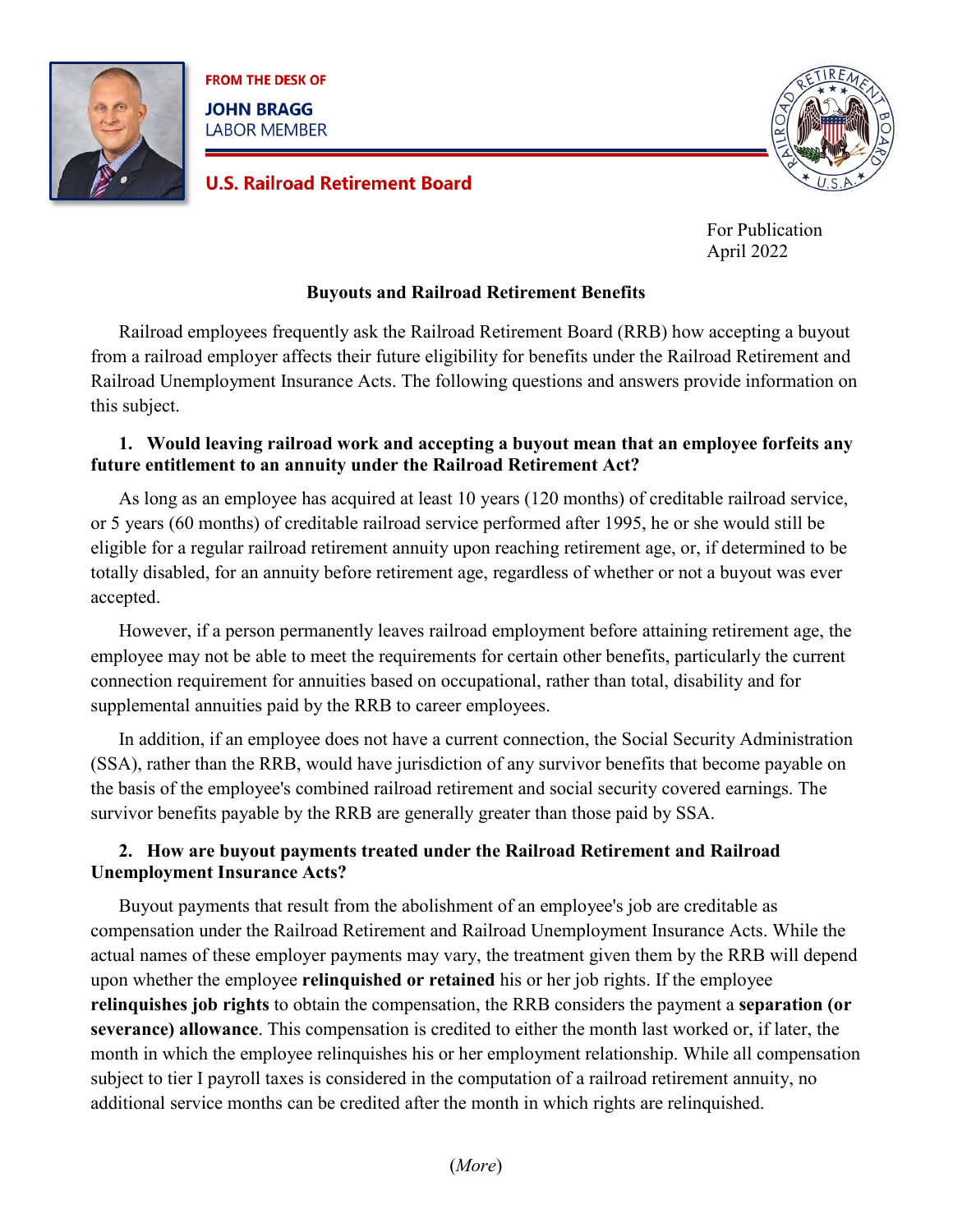The RRB considers the buyout payment a **dismissal allowance**, even though the employer might designate the payment a separation allowance, if the employee **retains job rights** and receives monthly payments credited to the months for which they are allocated under the dismissal allowance agreement. This is true even if the employee relinquishes job rights after the end of the period for which a monthly dismissal allowance was paid. However, supplemental unemployment or sickness benefits paid under an RRB-approved nongovernmental plan by a railroad or third party are **not** considered compensation for railroad retirement purposes.

#### **3. Suppose an employee is given a choice between (1) accepting a separation allowance, relinquishing job rights and having the payment he or she receives credited to one month or (2) accepting a dismissal allowance, retaining job rights and having the payment credited to the months for which it is allocated. What are some of the railroad retirement considerations the employee should keep in mind?**

Individual factors such as an employee's age and service should be considered.

For example, if an employee is already eligible to begin receiving a railroad retirement annuity, he or she may find it advantageous to relinquish job rights, accept a separation allowance, and have the annuity begin on the earliest date allowed by law. Any periodic payments made after that date would not preclude payment of the annuity because the employee has relinquished job rights.

On the other hand, some younger employees may find it more advantageous to retain job rights and accept monthly compensation payments under a dismissal allowance if these payments would allow them to acquire 120 months of creditable rail service (or 60 months of creditable rail service performed after 1995) and establish future eligibility for a railroad retirement annuity. Also, additional service months might allow a long-service employee to acquire 30 years of service, which is required for early retirement at age 60, or 25 years of rail service, which could help an employee maintain the current connection needed to meet the eligibility requirements for an occupational disability annuity or survivor annuity under the Railroad Retirement Act.

#### **4. How would acquiring 25 years of railroad service help an employee maintain a current connection?**

A current connection determination is made when an employee files for a railroad retirement annuity. (If an employee dies before applying for an annuity, it is made when an applicant files for a survivor annuity.)

The current connection requirement is normally met if the employee has railroad service in at least 12 of the 30 consecutive months immediately preceding the month his or her railroad retirement annuity begins. If the employee died before retirement, railroad service in at least 12 months in the 30 months before the month of death will meet the current connection requirement for the purpose of paying survivor benefits.

If an employee does not qualify as explained above, but has 12 months of service in an earlier 30 month period, he or she may still meet the requirement if the employee does not work outside the railroad industry in the interval between the 30-month period and the month the employee's annuity begins, or the month of death if that occurs earlier. Full or part-time nonrailroad employment in that

(*More*)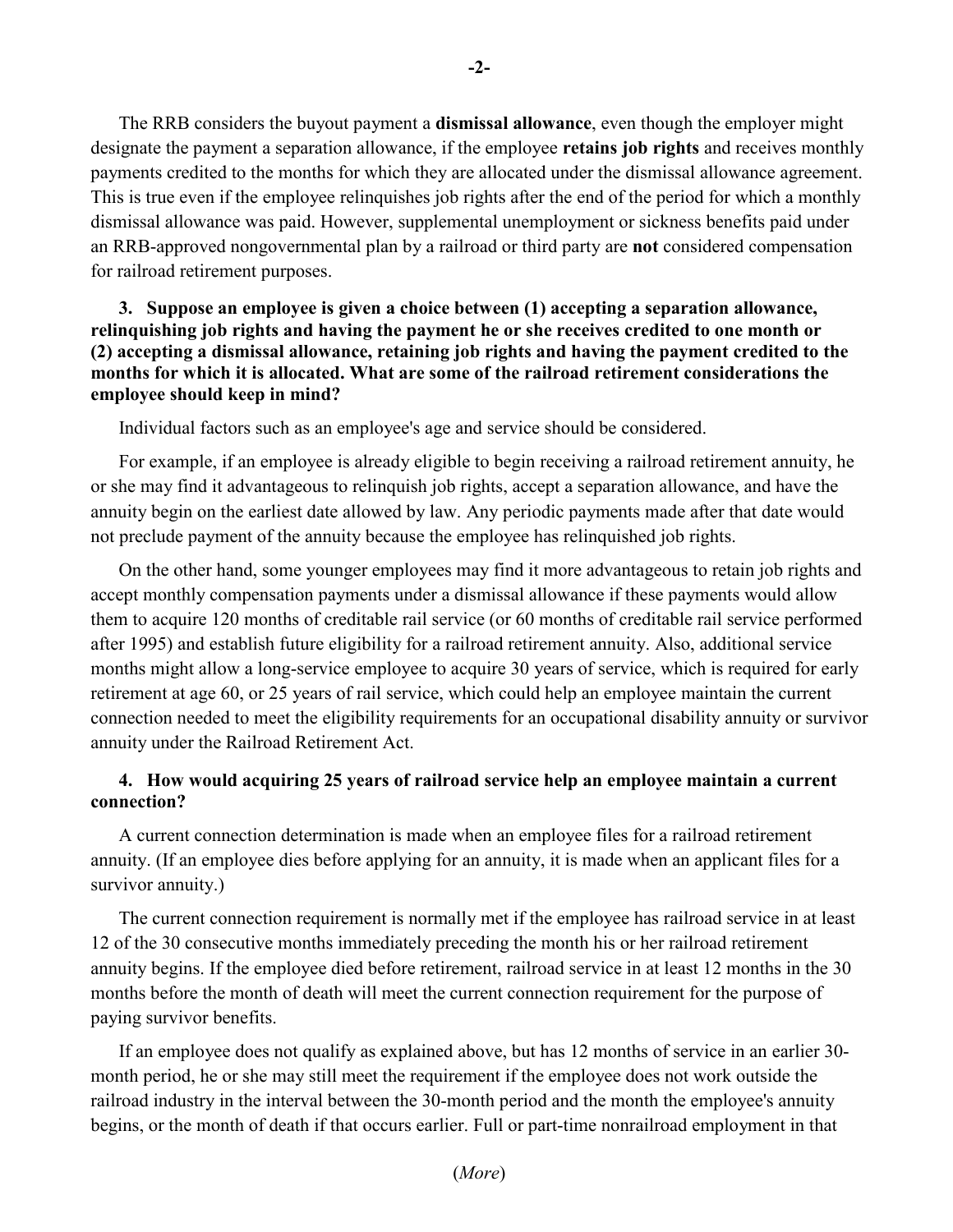interval can break the employee's current connection. Self-employment in an unincorporated business will not break a current connection. However, if the business is incorporated the individual is considered to be an employee of the corporation, and such self-employment can break a current connection. All self-employment will be reviewed to determine if it meets the standards for maintaining a current connection.

A current connection can be maintained for purposes of supplemental and survivor annuities, but **not** occupational disability annuities, if the employee completed 25 years of railroad service, was involuntarily terminated without fault from his or her last job in the railroad industry, and did not thereafter decline an offer of employment in the same class or craft in the railroad industry, regardless of the distance to the new position. If all of these requirements are met, an employee's current connection may not be broken, even if the employee works in regular nonrailroad employment after the 30-month period and before the month his or her railroad retirement annuity begins, or, the month of his or her death. This exception to the normal current connection requirements became effective October 1, 1981, but only for employees who were alive on that date, and who left the rail industry on or after October 1, 1975.

### **5. Would the acceptance of a buyout have any effect on determining whether an employee could maintain a current connection under the exception provision discussed in the last paragraph of the answer to Question 4?**

In cases where an employee has **no option** to remain in the service of his or her employer, the termination of the employment is considered involuntary, regardless of whether the employee does or does not receive a separation or dismissal allowance.

However, an employee who **chooses** a separation allowance instead of keeping his or her seniority rights to railroad employment would, for railroad retirement purposes, generally be considered to have voluntarily terminated railroad service, and, consequently, would not maintain a current connection under the exception provision.

### **6. An employee with 25 years of service is offered a buyout with the option of either taking payment in a single lump sum, or receiving monthly payments until retirement age. Could the method of payment affect the employee's current connection under the exception provision discussed in the last paragraph of the answer to Question 4?**

If the employee had the **choice to remain** in employer service and **voluntarily relinquished** job rights prior to accepting the payments, his or her current connection would not be maintained under the exception provision, **regardless of which payment option is chosen**. Therefore, nonrailroad work after the 30-month period and before retirement, or the employee's death if earlier, could break the employee's current connection. Such an employee could only meet the current connection requirement under the normal procedures.

### **7. Is it always advantageous to maintain a current connection?**

While a current connection is generally advantageous for railroad retirement purposes, the costs of maintaining a current connection could outweigh its value, depending on individual circumstances.

**-3-**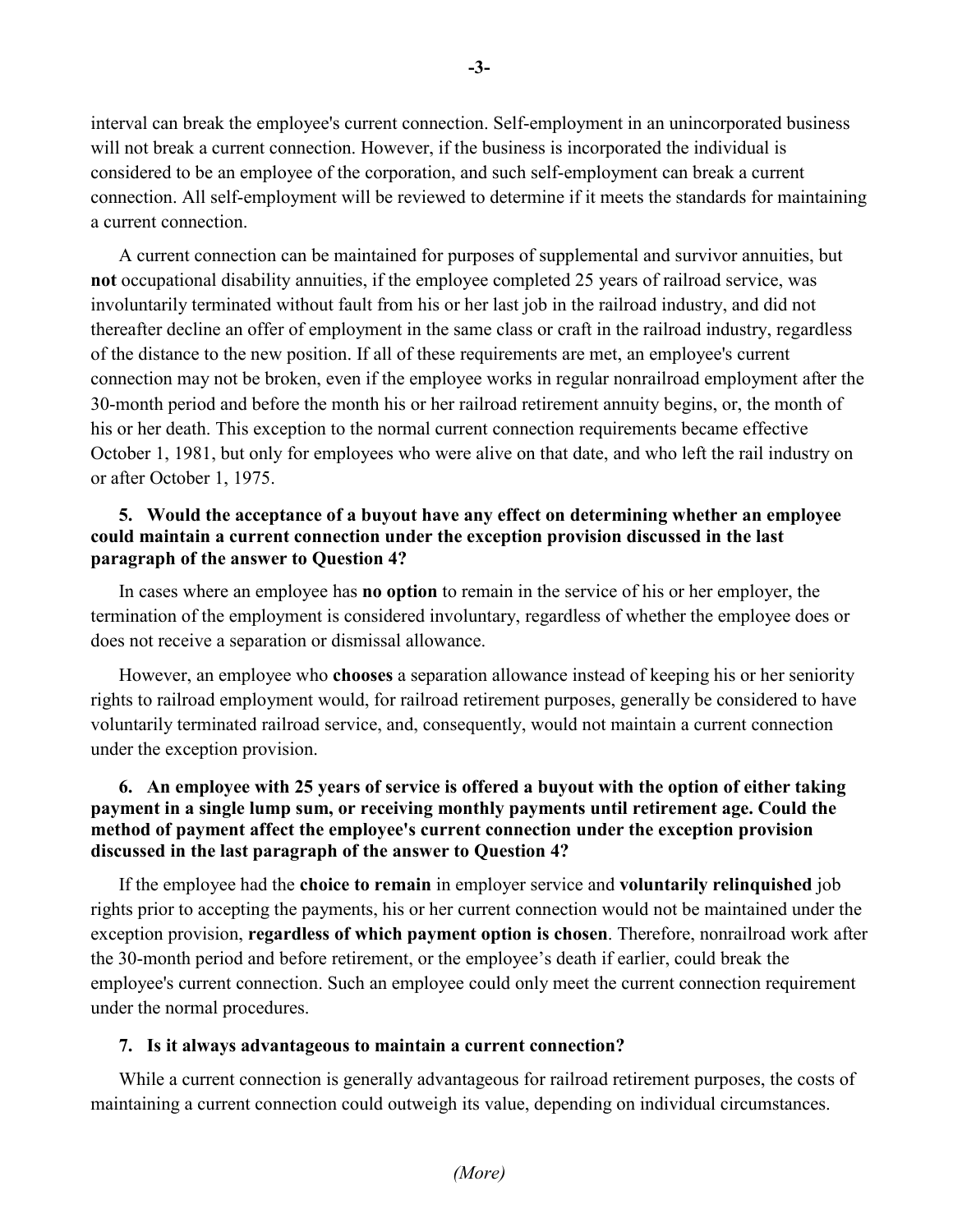There may be other financial or personal factors involved besides railroad retirement eligibility and/or the preservation of a current connection, and these will vary from individual to individual.

### **8. Are separation and dismissal allowances subject to railroad retirement payroll taxes?**

Under the Railroad Retirement Tax Act, which is administered by the Internal Revenue Service, payments of compensation, including most buyouts, are subject to tier I, tier II and Medicare taxes on earnings up to the annual maximum earnings bases in effect when the compensation is paid. This is true whether payment is made in a lump sum or on a periodic basis.

To the extent that a separation allowance does not yield additional tier II railroad retirement service credits, a lump sum, approximating part or all of the railroad retirement tier II payroll taxes deducted from the separation allowance, will be paid upon retirement to employees meeting minimum service requirements or their survivors. This lump sum applies to separation allowances made after 1984.

If an employee receives a dismissal allowance, he or she receives service credits for the tier II taxes deducted from the dismissal allowance payments. Consequently, such a lump sum would not be payable.

If an employee has an option about how a buyout is to be distributed, he or she should consider the impact of both payroll taxes and income tax on the payments. Employees with questions in this regard should contact the payroll department of their railroad employer and/or the Internal Revenue Service.

## **9. Would an employee be able to receive unemployment or sickness benefits paid by the RRB after accepting a separation allowance?**

An employee who accepts a separation allowance cannot receive unemployment or sickness benefits for roughly the period of time it would have taken to earn the amount of the allowance at his or her straight-time rate of pay. This is true regardless of whether the allowance is paid in a lump sum or installments. For example, if an employee's salary was \$5,000 a month without overtime pay and the allowance was \$20,000, he or she would be disqualified from receiving benefits for approximately four months.

# **10. Can an employee receive unemployment benefits after his or her separation allowance disqualification period has ended?**

An employee who has not obtained new employment by the end of the disqualification period and is still actively seeking work may be eligible for unemployment benefits at that time. The employee must meet all the usual eligibility requirements, including the availability for work requirement. An employee can establish his or her availability for work by demonstrating a willingness to work and making significant efforts to obtain work. In judging the employee's willingness to work, the RRB considers, among other factors, the reason the employee accepted the separation allowance and the extent of his or her work-seeking efforts during the disqualification period.